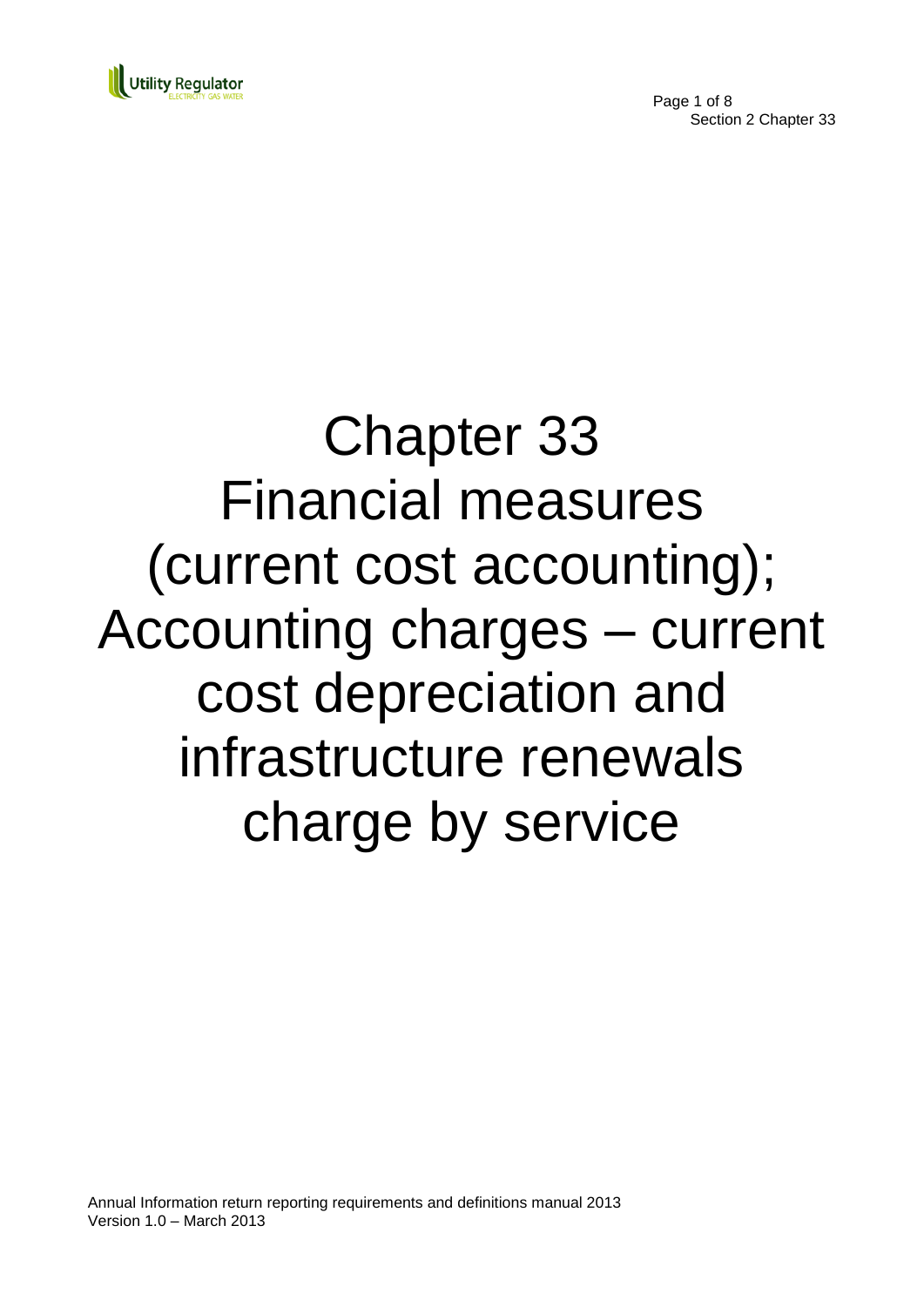

## **Chapter 33 Financial measures (current cost accounting); Accounting charges – current cost depreciation and infrastructure renewals charge by service**

#### **Introduction**

This table collects CCD and IRC data in outturn prices. The table should include all depreciation but has been duplicated to allow for separate recording of any depreciation etc. of PPP assets. The table now also requires confidence grades to be recorded.

#### **Guidance**

RAG 1.04 Section 1.4 and paragraphs 1.4.1 to 1.4.8 explain the expected approach to infrastructure renewals accounting.

NI Water is required to complete the parameters detailed in this table for the period 2007/08 to 2009/10 and also for 2012/13 as required by respective columns. Totals for water and sewerage services should be presented in columns 9-12 respectively (for example column 9 equates to the sum of columns 1 and 5, column 10 equates to the sum of columns 2 and 6, etc.). Totals for NIW total tables reflect the totals for the NIW only and PPP only tables (columns 1-12 of third series of tables).

#### **Analysis of the current cost depreciation (CCD) charge for the year**

- Section A of this table includes the analysis of the CCD charge split between water and sewerage for the report year and prior years;
- The CCD reported in this table is gross (i.e. before amortisation of deferred credits); and,
- The CCD in this table is not the same as the CCD charge reported in table 29 line 5.

**Maintenance non-infrastructure (MNI)** expenditure (also referred to as base service) is required to maintain the current level of serviceability to customers. This is defined in the guidance to chapter 32.

**Enhancement** expenditure is where there is a permanent increase in the current level of serviceability as defined in the guidance to chapter 32.

#### **Analysis of the infrastructure renewals charge (IRC)**

Section B of the table collects, for the water and sewerage services, the infrastructure renewals charge (IRC), the infrastructure renewals expenditure (IRE) and infrastructure renewals prepayment/ (accrual).

#### **Company commentary**

NI Water must ensure that its table 33 commentary is complete and fully addresses the reporting requirements, including separate commentary for PPP assets where appropriate, and references designated confidence grading of amounts recorded. The processing rules for lines 1-8 of Table 33 (below) relate to the 'NIW only' and 'PPP' tables. The 'Total' set of tables (the third set of tables) should equate to the total of the corresponding lines of the NIW only and PPP tables for Table 33 and therefore the columns relating to the Total table for Table 33 have been updated to reflect the fact that they are calculated. However, in the event that there is a valid reason for any of the cells of the Total table for Table 33 not equating to the total of the 'NIW only' and 'PPP' tables NI Water should provide supporting commentary highlighting the reasoning behind any deviation.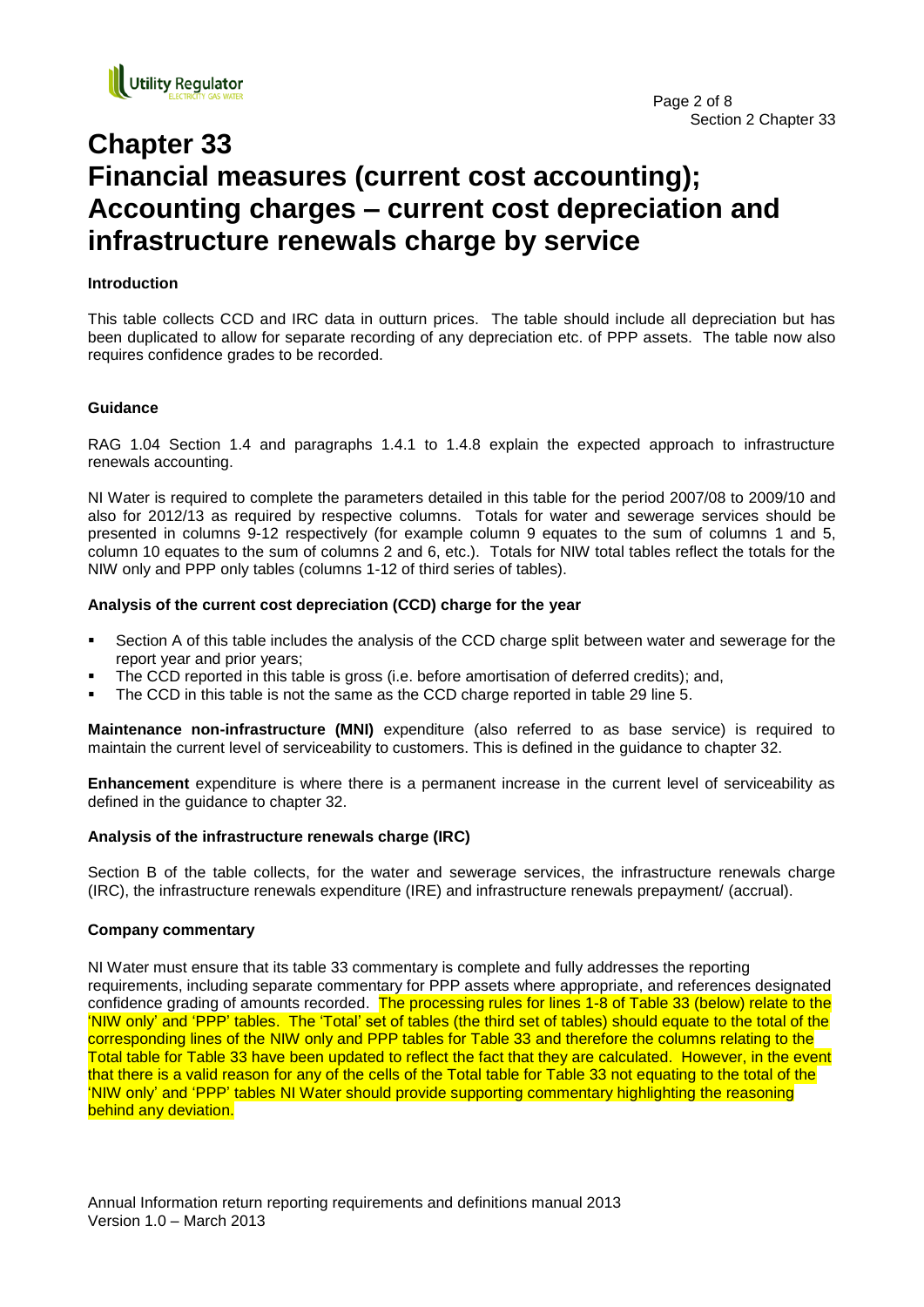

#### **Methodology statement**

In order to allow us to understand better the systems and processes NI Water uses to populate table 33 we require NI Water to prepare a methodology statement as part of its table 33 commentary.

The methodology statement should be a clear and concise explanation of the process involved in producing the reported information. In particular, NI Water should ensure it includes:

- An explanation of what systems NI Water has in place to calculate CCD and populate table 33;
- An explanation of how the data from NI Water's system, is processed to populate each line of table 33. Any additional analysis or adjustments should be explained in full;
- An explanation of any assumptions made in NI Water's methodology. NI Water should also define the basis of any assumption and explain how management are satisfied the basis is reasonable;
- An explanation of NI Water's policy for the treatment of asset write-offs, stranded assets and accelerated depreciation. NI Water should explain how the CCD impact is reflected in the various lines of table 33;
- An explanation of what the limitations are within the process and future plans to address these limitations;
- An explanation of when the methodology was last amended and how; and,
- Provide NI Water's policy with respect to treatment of PPP assets.

#### **Current cost depreciation charge**

NI Water should:

- Ensure its commentary to table 33 includes a complete methodology statement that addresses the guidance stated above;
- Include confirmation that the asset lives used in calculating depreciation are consistent with those included in table 34. Where they are not, NI Water should explain the reasons for the difference;
- Calculate the movement in the total CCD in the current year and prior year, explain the reasons for it and provide a reconciliation of the movement;
- Explain any adjustments made to the CCD charge in the year;
- Explain the impact of an MEA revaluation on its CCD charge;
- Explain the link between the HCA and CCA depreciation, including what systems are used to derive both depreciation charges. In addition NI Water should also explain how consistency in asset lives is maintained between the two systems (HCA and CCA); and
- Explain what confidence grade it would assign to assess the robustness of how this table has been completed for each line of table 33. It should consider the systems and process and the impact of any limitations in the methodology. Please set out the reasons for the confidence grade assigned.

#### **Infrastructure renewals charge**

NI Water should:

- Include a detailed explanation of how it has calculated its IRC, including the period of the IRE considered, and an explanation of any wind out of an infrastructure renewals prepayment/ (accrual) included in the calculation. In addition, NI Water should explain its policy and methodology underpinning the calculation of the IRC;
- Explain how it is satisfied that its policy reflects a medium to long-term view of the maintenance needs of its infrastructure assets, and is therefore in accordance with the RAGs;
- A comparison should be made between NI Water's IRC and IRE and an explanation provided for any significant difference.
- Explain when it expects its infrastructure renewals prepayment/ (accrual) to reverse (if applicable);
- Set out the period of maintenance expenditure that it considers in determining its IRC. In addition, it should explain the basis of its forecast IRE and when this was last updated; and,
- Explain any difference between the IRC in the regulatory accounts and the IRC in the statutory accounts. Where there is no such difference a statement should be made confirming this.

Annual Information return reporting requirements and definitions manual 2013 Version 1.0 – March 2013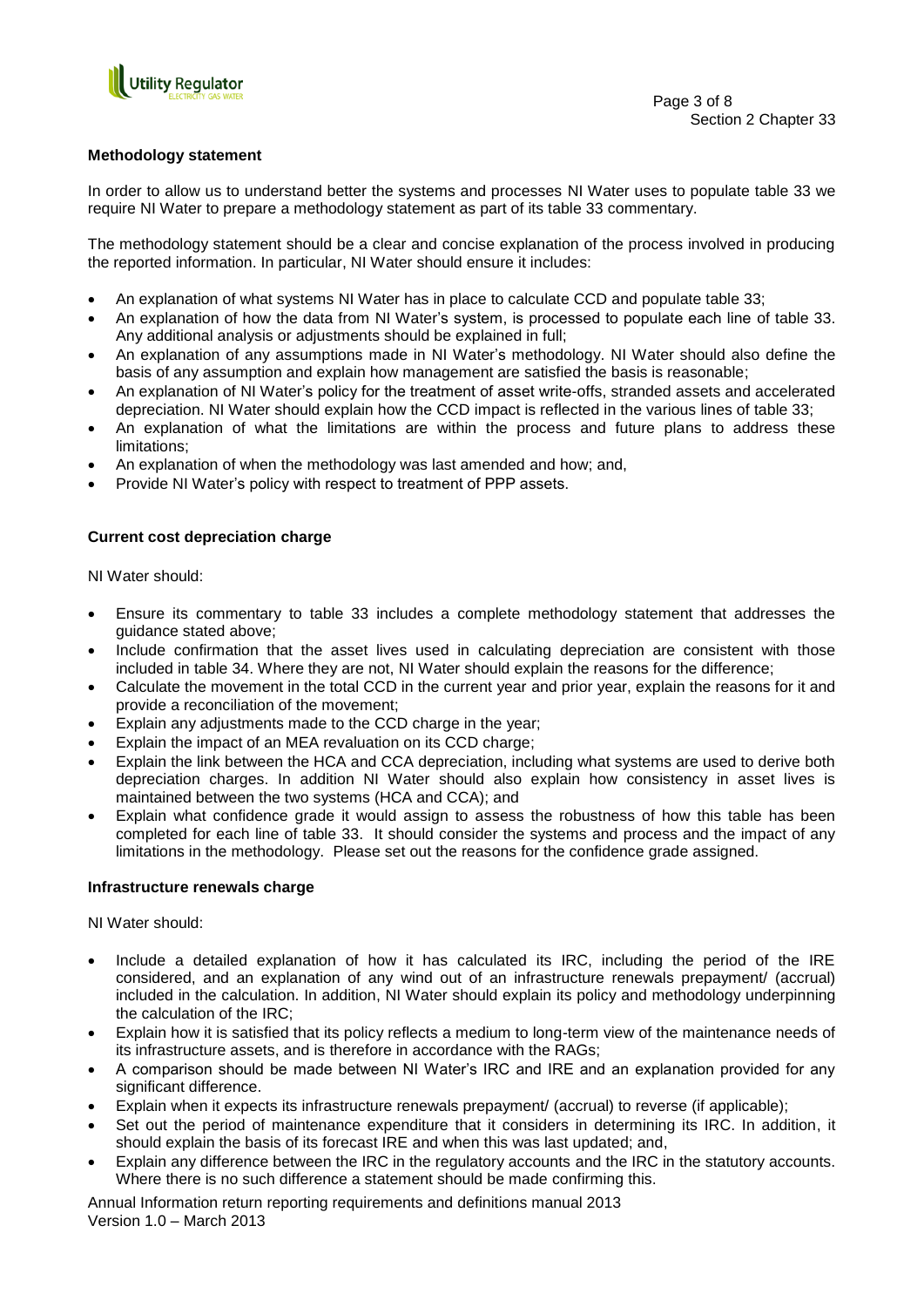

#### **Guidance to Reporters**

#### **Current cost depreciation charge**

The reporter should:

- Confirm whether the systems and processes described in NI Water's methodology statement are those currently in operation. Where this is not the case identify and explain areas where the methodology statement is incorrect or incomplete;
- Perform tests of NI Water's systems and processes described by NI Water's methodology statement to ensure that it has been followed by NI Water in the calculation of the CCD and population of table 33;
- Review NI Water's assessment of a confidence grade by line to assess the robustness of how this table has been completed. Comment on whether you agree with the confidence grade assigned;
- Consider and comment on any changes that NI Water could make to its analysis, which would give a more robust answer. You should consider feasibility and costs associated with making suggested changes, and explain whether you have brought your suggested improvements to NI Water's attention and whether it is considering implementing them;
- Review the assumptions or adjustments underlying the calculation and population of table 33. Comment on whether these are reasonable and explain the basis for your opinion;
- Compare NI Water's rules on proportional allocation between services (specifically between base and all enhancements) and allocation of expenditure to depreciable life categories given in table 33. Confirm whether the charge stated has been calculated in accordance with NI Water's rules. Comment on any exceptions;
- Review and comment on NI Water's explanation of the movement in the total CCD between the current year and prior year;
- Review and confirm whether NI Water's explanation of the impact of an MEA revaluation on its CCD charge is adequate and reasonable; and,
- Review and confirm whether NI Water's explanation of the link between HCA and CCA depreciation, including what systems are used to derive both depreciation charges, is adequate and reasonable.

#### **Infrastructure renewals charge**

Reporters should:

- Consider whether NI Water's policy for infrastructure renewals charge is consistent with the calculation of the infrastructure renewals charge;
- Consider whether NI Water's policy is reflective of NI Water's medium to long-term view of infrastructure renewals expenditure. The reporter should consider what IRE projections are available to NI Water and if these projections are medium to long term; and,
- Review and comment on NI Water's explanation of the period over which it expects any infrastructure renewals accrual/prepayment to be wound out and whether this is reasonable.

#### **Guidance to Auditors**

See "Auditors' guidance."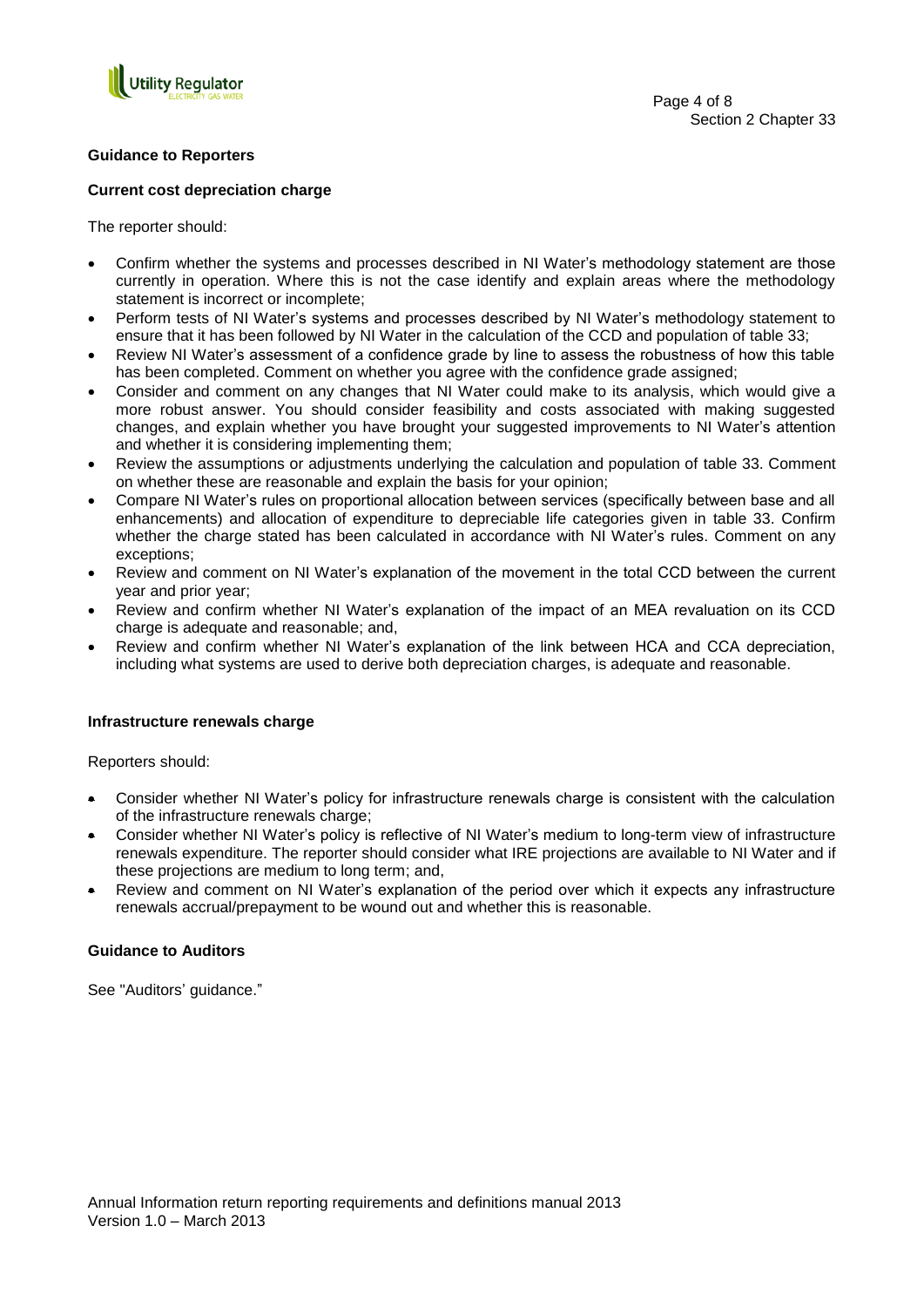

## **Table 33 line definitions**

### **A DEPRECIATION CHARGE FOR THE YEAR**

|                        | CCD as at 31 March 2010                                                | £m | 3dp |
|------------------------|------------------------------------------------------------------------|----|-----|
| <b>Definition</b>      | The current cost depreciation charge as at 31 <sup>st</sup> March 2010 |    |     |
| <b>Primary Purpose</b> | Informing future price limit determinations.                           |    |     |
| <b>Processing rule</b> | Column 1, 5 - historic data based on SBP                               |    |     |
|                        | Column 2, 6 – historic data as at 31 <sup>st</sup> March 2010          |    |     |
|                        | Columns 3, 4, 7 and 8 not required                                     |    |     |
|                        | Column 9 – Calculated: sum of entries in columns 1 & 5                 |    |     |
|                        | Column 10 – Calculated: sum of entries in columns 2 & 6                |    |     |
|                        | Columns 11 and 12 - not required                                       |    |     |
| <b>Responsibility</b>  | <b>Regulatory Finance Team</b>                                         |    |     |

| $\mathbf{z}$           | CCD on additions (enhancement assets) post 1<br>April 2010                                                                                                                          | £m | 3dp |
|------------------------|-------------------------------------------------------------------------------------------------------------------------------------------------------------------------------------|----|-----|
| <b>Definition</b>      | The current cost depreciation charge on total expenditure required<br>for maintenance of enhancement assets for the financial year.                                                 |    |     |
| <b>Primary Purpose</b> | Informing future price limit determinations.                                                                                                                                        |    |     |
| <b>Processing rule</b> | Columns 1, 2, 5, 6, 9 and $10 - not required$<br>Columns 3, 4, 7 and 8: input<br>Column 11: Calculated as sum of columns 3 and 7<br>Column 12: Calculated as sum of columns 4 and 8 |    |     |
| <b>Responsibility</b>  | <b>Regulatory Finance Team</b>                                                                                                                                                      |    |     |

|                        | CCD on additions (MNI assets) post 1 April 2010                    | £m | 3dp |
|------------------------|--------------------------------------------------------------------|----|-----|
| <b>Definition</b>      | The current cost depreciation charge on total expenditure required |    |     |
|                        | for maintenance of non-infrastructure assets.                      |    |     |
| <b>Primary Purpose</b> | Informing future price limit determinations.                       |    |     |
| <b>Processing rule</b> | Columns 1, 2, 5, 6, 9 and $10 - not required$                      |    |     |
|                        | Columns 3, 4, 7 and 8: input                                       |    |     |
|                        | Column 11: Calculated as sum of columns 3 and 7                    |    |     |
|                        | Column 12: Calculated as sum of columns 4 and 8                    |    |     |
| <b>Responsibility</b>  | <b>Regulatory Finance Team</b>                                     |    |     |

|                        | Total depreciation charge for year                               | £m | 3dp |
|------------------------|------------------------------------------------------------------|----|-----|
| <b>Definition</b>      | Total current cost depreciation charge for report year and prior |    |     |
|                        | year by service assets.                                          |    |     |
| <b>Primary Purpose</b> | Informing future price limit determinations.                     |    |     |
| <b>Processing rule</b> | Columns 1, 2, 5, 6, 9 and $10 - not required$                    |    |     |
|                        | Columns 3, 4, 7 and 8: Calculated: sum of lines 2 and 3          |    |     |
|                        | Column 11: Calculated: sum of columns 3 & 7                      |    |     |
|                        | Column 12: Calculated: sum of columns 4 & 8                      |    |     |
| <b>Responsibility</b>  | <b>Regulatory Finance Team</b>                                   |    |     |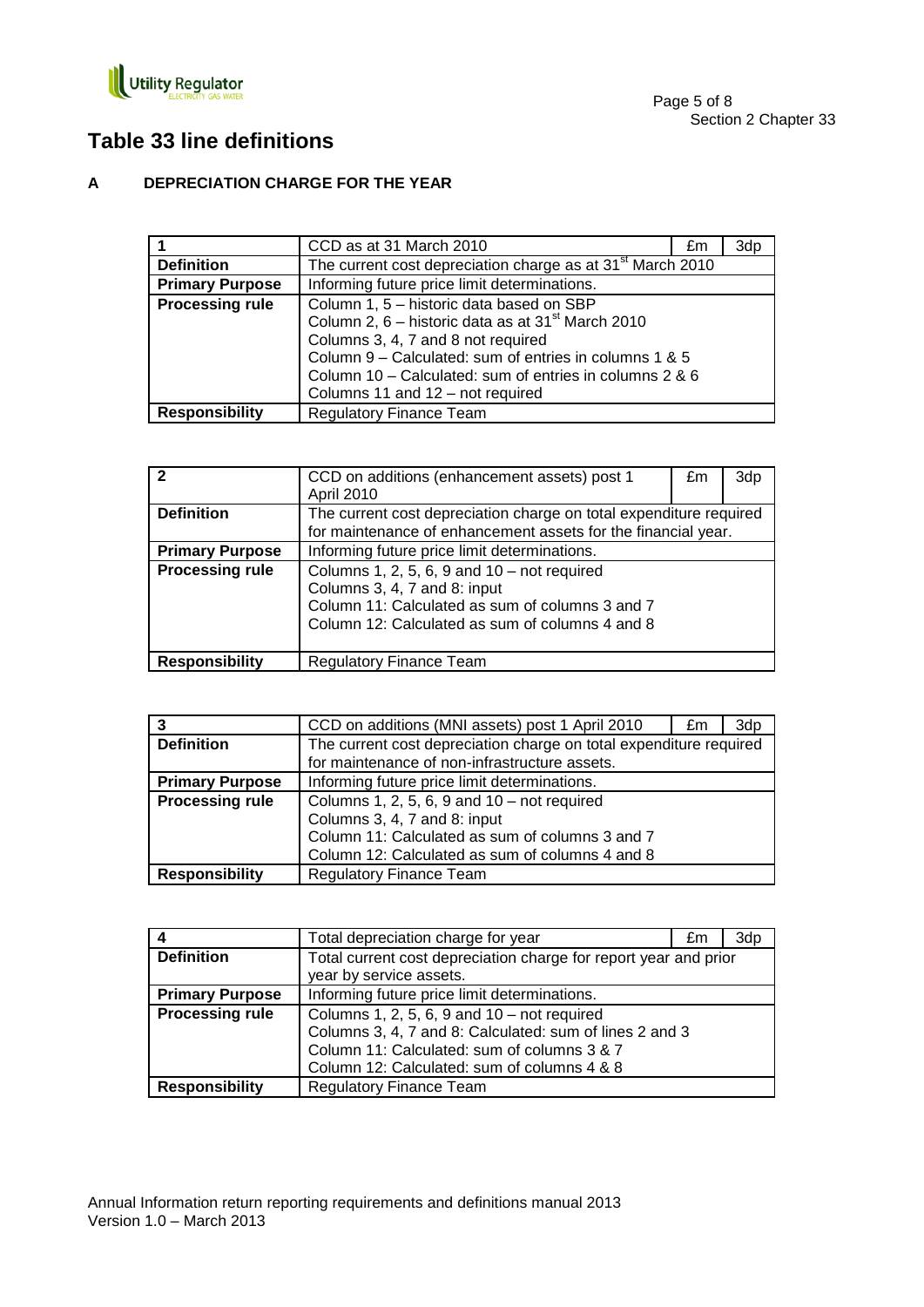

| 5                      | Total depreciation charged                   | £m | 3dp |
|------------------------|----------------------------------------------|----|-----|
| <b>Definition</b>      | Total current cost depreciation charged.     |    |     |
| <b>Primary Purpose</b> | Informing future price limit determinations. |    |     |
| <b>Processing rule</b> | Columns 1 and 5 - historic data based on SBP |    |     |
|                        | Columns 2 and 6 – historic data              |    |     |
|                        | Columns 3, 4, 7 and 8 - input                |    |     |
|                        | Column 9 calculated as sum of columns 1 & 5  |    |     |
|                        | Column10 calculated as sum of columns 2 & 6  |    |     |
|                        | Column 11: Calculated: sum of columns 3 & 7  |    |     |
|                        | Column 12: Calculated: sum of columns 4 & 8  |    |     |
| <b>Responsibility</b>  | <b>Regulatory Finance Team</b>               |    |     |

#### **B INFRASTRUCTURE RENEWALS CHARGES, EXPENDITURE AND PROVISION**

| 6                      | Infrastructure renewals expenditure                                                                                                                                                                                                                                                                                                                                                                                                                                 | £m | 3dp |
|------------------------|---------------------------------------------------------------------------------------------------------------------------------------------------------------------------------------------------------------------------------------------------------------------------------------------------------------------------------------------------------------------------------------------------------------------------------------------------------------------|----|-----|
| <b>Definition</b>      | Infrastructure renewals expenditure                                                                                                                                                                                                                                                                                                                                                                                                                                 |    |     |
| <b>Primary Purpose</b> | Informing future price limit determinations.                                                                                                                                                                                                                                                                                                                                                                                                                        |    |     |
| <b>Processing rule</b> | Columns 1, 5 - historic data based on SBP<br>Columns 2 and 6 – historic data<br>Columns 3 and 7 - input based on PC10 data<br>Column 4: copied table 32 column 3 line 32<br>Column 8 - Copied: table 32 column 6 line 32<br>Column 9 – Calculated: sum of entries in columns 1 & 5<br>Column 10 – Calculated: sum of entries in columns 2 & 6<br>Column 11 – Calculated: sum of entries in columns 3 & 7<br>Column 12 – Calculated: sum of entries in columns 4 & 8 |    |     |
| <b>Responsibility</b>  | Regulatory Finance Team                                                                                                                                                                                                                                                                                                                                                                                                                                             |    |     |

|                        | Infrastructure renewals charges                                                                                                                                                                                                                                                                                                                                                                                                                                                                                       | £m | 3dp |
|------------------------|-----------------------------------------------------------------------------------------------------------------------------------------------------------------------------------------------------------------------------------------------------------------------------------------------------------------------------------------------------------------------------------------------------------------------------------------------------------------------------------------------------------------------|----|-----|
| <b>Definition</b>      | Infrastructure renewals charge                                                                                                                                                                                                                                                                                                                                                                                                                                                                                        |    |     |
| <b>Primary Purpose</b> | Informing future price limit determinations.                                                                                                                                                                                                                                                                                                                                                                                                                                                                          |    |     |
| <b>Processing rule</b> | Columns 1, 5 – historic data based on SBP<br>Columns 2, 6 - historic data<br>Columns 3 and 7 - input based on PC10 data<br>Column 4 – Calculated: sum of table 21 column 3 lines 25 & 32.<br>Column 8 – Calculated: sum of entries in table 22 column 4 lines<br>24 and 31<br>Column 9 – Calculated: sum of entries in columns 1 & 5<br>Column 10 – Calculated: sum of entries in columns 2 & 6<br>Column 11 – Calculated: sum of entries in columns 3 & 7<br>Column 12 – Calculated: sum of entries in columns 4 & 8 |    |     |
| <b>Responsibility</b>  | Regulatory Finance Team                                                                                                                                                                                                                                                                                                                                                                                                                                                                                               |    |     |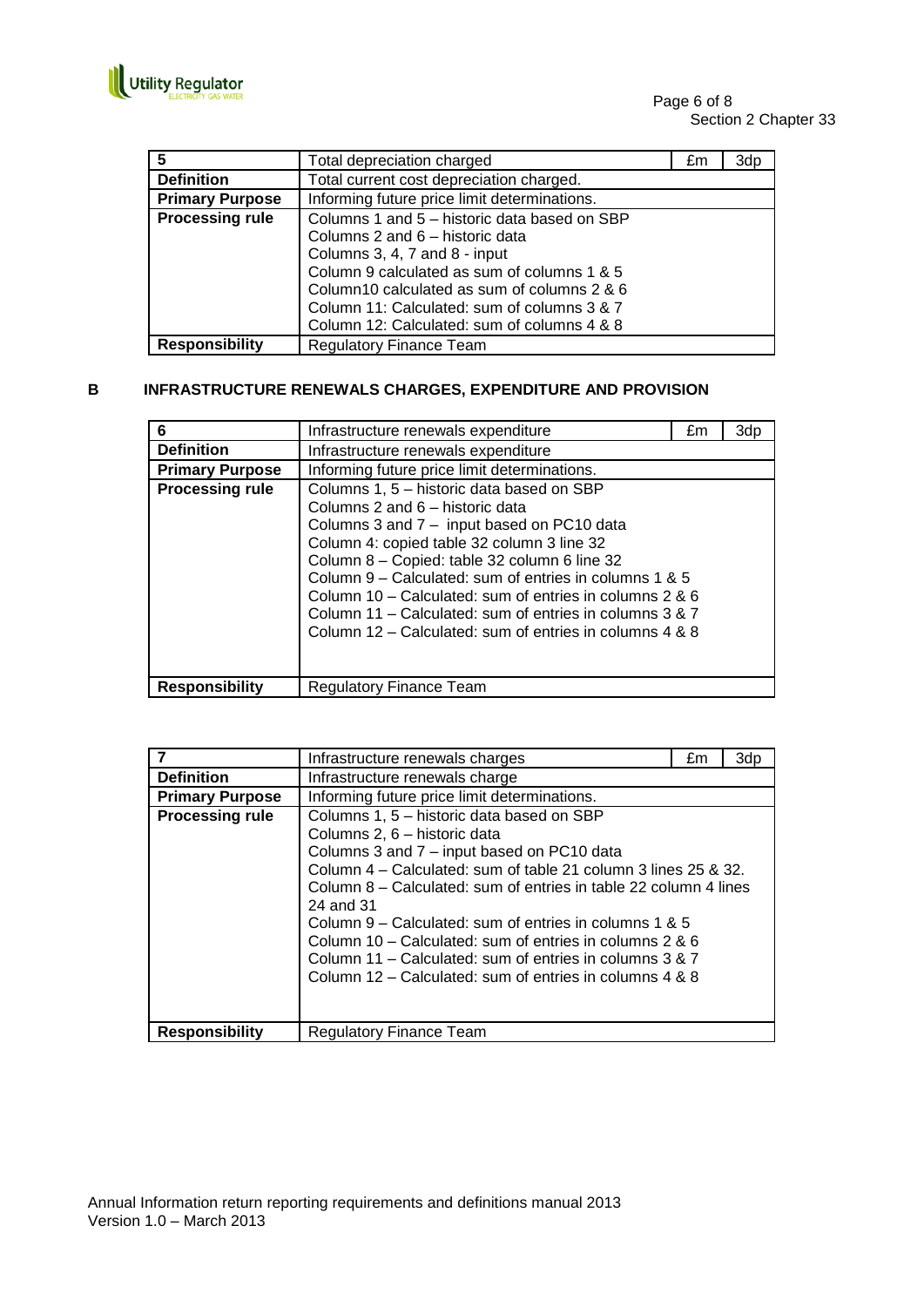

| 8                      | Infrastructure renewals prepayment / (accrual)                   | £m | 3dp |
|------------------------|------------------------------------------------------------------|----|-----|
| <b>Definition</b>      | The cumulative difference between infrastructure renewal charges |    |     |
|                        | and expenditure at year end.                                     |    |     |
| <b>Primary Purpose</b> | Informing future price limit determinations.                     |    |     |
| <b>Processing rule</b> | Input (negative number for accruals, positive number for         |    |     |
|                        | prepayments)                                                     |    |     |
|                        | Columns 1, 5 – historic data based on SBP                        |    |     |
|                        | Columns 2 and 6– historic data                                   |    |     |
|                        | Columns 3 and 7 - input based on PC10 data                       |    |     |
|                        | Columns 4 and 8 - input cells                                    |    |     |
|                        | Column 9 – Calculated: sum of entries in columns 1 & 5           |    |     |
|                        | Column 10 – Calculated: sum of entries in columns 2 & 6          |    |     |
|                        | Column 11 – Calculated: sum of entries in columns 3 & 7          |    |     |
|                        | Column 12 – Calculated: sum of entries in columns 4 & 8          |    |     |
|                        |                                                                  |    |     |
| <b>Responsibility</b>  | <b>Regulatory Finance Team</b>                                   |    |     |